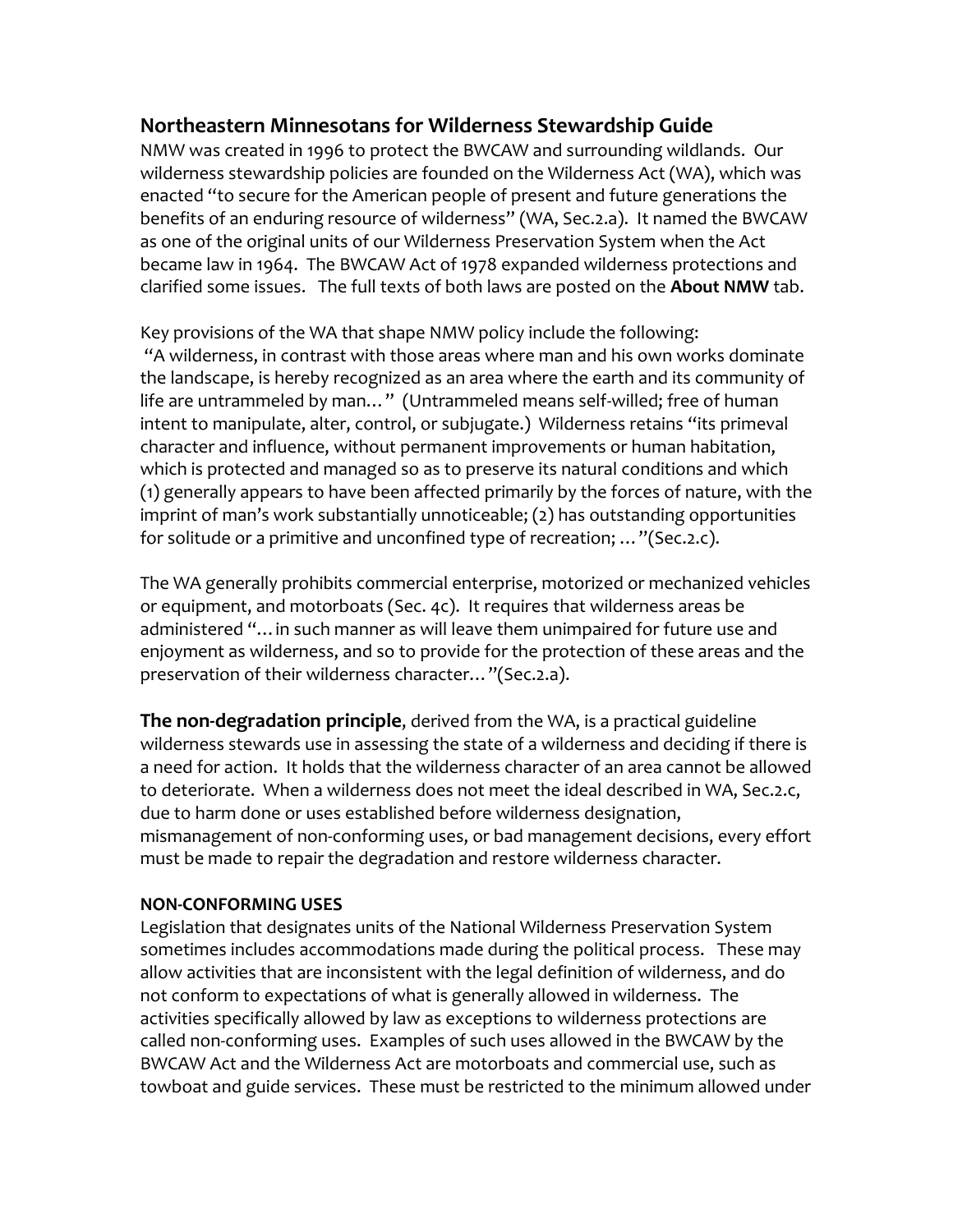law and should be carefully regulated under special use permit or other administrative device.

## **FOREST SERVICE**

The U.S. Forest Service manages the BWCAW and is ultimately responsible for preserving its wilderness character (WA, Sec.4.b). NMW supports the agency when it follows its own policies and guidelines that are consistent with the non-degradation principle, and in its adherence to the minimum tool principle. Minimum tool means that in the case of each proposed activity within the BWCAW, the Forest Service must first consider the simplest, most subtle tool, method, equipment, device, action or regulation before considering something that might be less compatible with wilderness values. For example, if an observer can paddle in to monitor a lightningcaused fire, that is preferable to the person being dropped in by helicopter. The minimum tool for clearing a portage would be ax and cross-cut saw, not chainsaw. NMW also supports the Forest Service in its reliance on a comprehensive and effective program of wilderness education as well as robust law enforcement to ensure compliance with wilderness regulations and leave no trace principles, and its careful, conservative management of non-conforming uses.

## **SULFIDE-ORE MINING**

NMW recognizes that the BWCAW and the ecosystem that encompasses it are nationally significant resources. Any mining of sulfide – or hard rock - ore for copper, nickel or other metals within BWCAW watersheds or on nearby lands and watersheds will critically degrade the ecological health and wilderness character of the BWCAW. The promised short-term benefits of this kind of mining to the local economy cannot outweigh the real danger to our precious wilderness and other natural resources, and to our sustainable local economies based on ecosystem health. Thus, NMW opposes actions by state and federal agencies and departments that would facilitate current sulfide-ore mining proposals.

### **FIRE**

NMW supports efforts to restore a natural fire regime to the BWCAW ecosystem by allowing lightning ignited fires to burn within the wilderness whenever possible. We recognize that when fire danger is high or fire management resources stretched thin, efforts may have to be made to contain or control natural wildfire. We are generally opposed to planned management ignitions and related fire management activities within the wilderness because these activities are in violation of the untrammeled provision of the Wilderness Act, because management ignitions cannot truly mimic natural burns, and because fire management activities adversely impact wilderness, soils and vegetation, and visitors' experiences.

Planned ignitions may be called for in extraordinary and narrowly defined situations, such as during the years immediately following the Blowdown of 1999. At that time, after a full environmental review, ignitions in wilderness were allowed for the purpose of fuel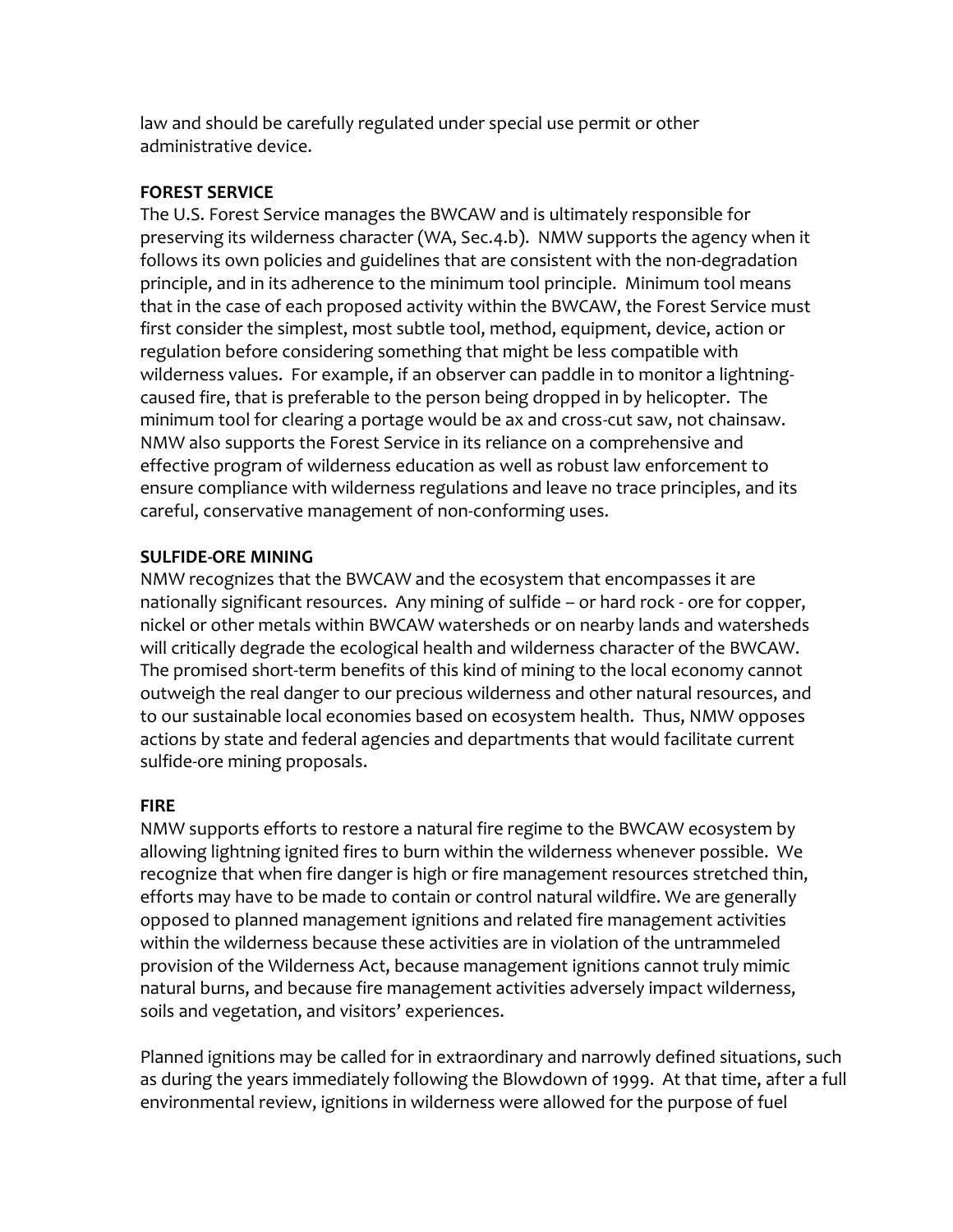reduction to minimize the chance that fire would escape wilderness boundaries and burn private property. NMW favors efforts to protect structures and property, including education and "fire wise" techniques, in place of planned management ignitions. When the Forest Service does become involved in burning and fire suppression within wilderness, protecting large tracts of undisturbed forest from fire and fire management activities should be a priority.

Strict adherence to minimum impact suppression techniques must be ensured during all fire management activities and follow up work within the BWCAW. Chainsaws, motorboats and aircraft should be used as sparingly as possible, and not at all after the fire is out.

### **WILDLIFE MANAGEMENT**

Wildlife and wildlife habitat are fundamental components of wilderness. BWCAW visitors enjoy watching wildlife in wild settings, and for many, fishing and hunting within the BWCAW are exceptional experiences. The Minnesota Department of Natural Resources, as allowed by law and interagency agreement, regulates fishing, hunting and trapping within the BWCAW, as it does throughout the state. Its activities in the wilderness include monitoring, fish stocking, and law enforcement.

By definition of the Wilderness Act, wilderness is "…an area where the earth and its community of life are untrammeled by man…", where natural processes prevail. Accordingly, all of these activities should be conducted in a manner that is consistent with wilderness legislation and regulations. For example, MNDNR should use nonmotorized craft in motor-free areas. Beyond that, the active manipulation of habitat and populations that occurs outside wilderness boundaries is not appropriate within the BWCAW. In time, allowing native aquatic communities to flourish may be valued more highly than the stocking of non-native fish species.

Wolves are central to the ecological health of the Boundary Waters Ecosystem. They are also at the heart of the way we perceive the BWCAW, and of enormous spiritual and cultural significance to native people living near the Boundary Waters who want to see wolves protected. NMW believes there should be no hunting or trapping of wolves allowed in the BWCAW. We favor a moratorium on sport hunting and trapping of wolves outside wilderness boundaries at least until MNDNR agrees to implement the plan, set out in the USFWS Wolf Management Plan of 2001, that includes a 5 year hunt-free monitoring period following delisting of wolves from the Endangered Species Act.

### **BORDER ISSUES**

The International Boundary Commission's routine clearing of a 20-foot swath along the border with Canada can be accomplished with a minimum of damage to wilderness character, and for many years the primary goal of wilderness advocates was to ensure that that happened. Recently activities of Department of Homeland Security (DHS) and U.S. Customs and Border Protection (CBP) have unnecessarily